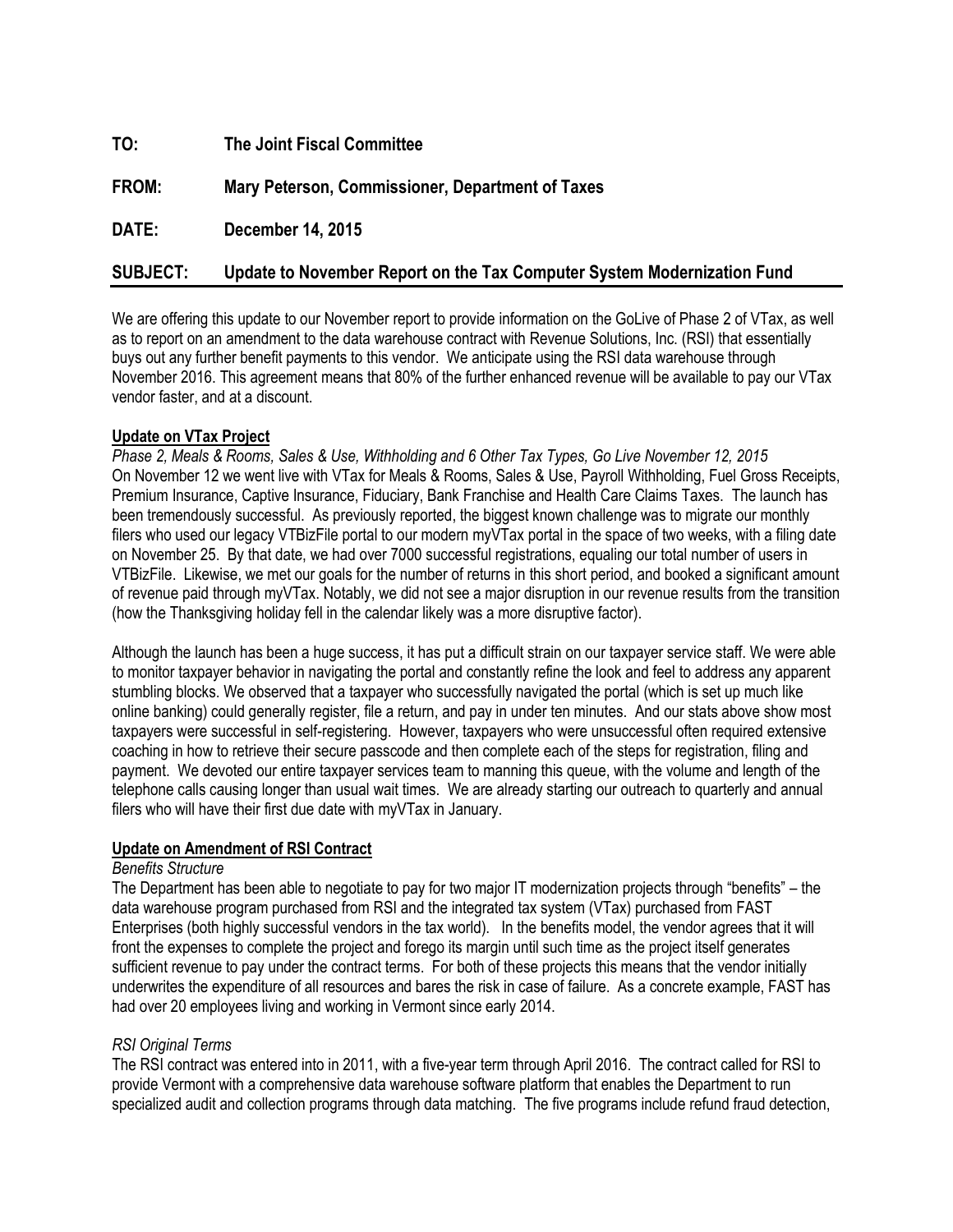non-filer detection, identification of discrepancies, audit selection and collection scoring. Vermont agreed to pay RSI through a percentage of the enhanced revenue from these programs.

The RSI project has been a complete success, exceeding our original revenue estimate of \$16.1M in total enhanced revenue at this point. This data warehouse has lifted revenues by \$20.5M to date with 5 months left on the project timetable. We have paid RSI \$5.5M to date. The remainder of the enhanced revenue has been spilt 80/20 between the Modernization Fund and the General Fund.

#### *FAST Terms*

The main objective of the Modernization Fund is to pay for the integrated tax system, VTax, which will completely modernize the Department's operations. As noted, our contract with FAST provides that payment on completed VTax milestones is not due until VTax (which also includes a data warehouse) generates sufficient enhanced revenue to pay the invoice. However, if Vermont pays an invoice outside of VTax revenue, we are entitled to a significant discount.

The success of the RSI contract to date has allowed the Department to stay nearly current on our FAST invoices through this second phase of the project. We have paid \$10.68M to FAST from the RSI generated revenues, realizing a discount of \$1.32M. We also have paid FAST \$1.55M out of benefits from VTax. Heading into Phase 3, we owe only \$1M on outstanding invoices. If we continue on this pace with payments to FAST, we should be able to pay the complete contract implementation price sooner than FY2020 forecasted in the independent review. Once FAST is paid, all of the enhanced revenue accrues to the General Fund.

#### *RSI Amendment*

It was unanticipated in 2011 when we contracted with RSI that we would have a second and unrelated benefits contract for an integrated tax system roll out so quickly (in fact, RSI has been developing its own integrated tax system product, and was an unsuccessful bidder on our project in 2013). The overlapping contracts have caused unanticipated complications in determining the RSI baselines. Also, RSI has raised some legal issues regarding their compensation. In order to simplify the benefits calculations, minimize any litigation risk, and limit the total cost of the RSI project at this point, RSI agreed to a buyout of \$300,000. This number was derived by negotiating from each party's estimate of further benefit if the contract continued. After payment of this amount, Vermont will be able to use the RSI data warehouse through November 2016 with no further payment to RSI other than software licensing and maintenance. We anticipate retiring the RSI warehouse upon completion of Phase 3, and conversion of personal income tax into VTax.

#### **Conclusion**

The Department of Taxes has used two benefits contracts to substantially modernize the Department's operations, increasing revenue to the state without raising taxes. We are nearing the end point of our RSI data warehouse project, and we are halfway through the implementation of VTax. Our amendment of the RSI contract to buyout any further benefits payments will mean that we will be able to use our 80% share of the enhanced revenue from the warehouse to pay off FAST more quickly and at a discount. As soon as we pay FAST under contract, all of the increased revenue as a result of the Department's complete modernization will be available to the state.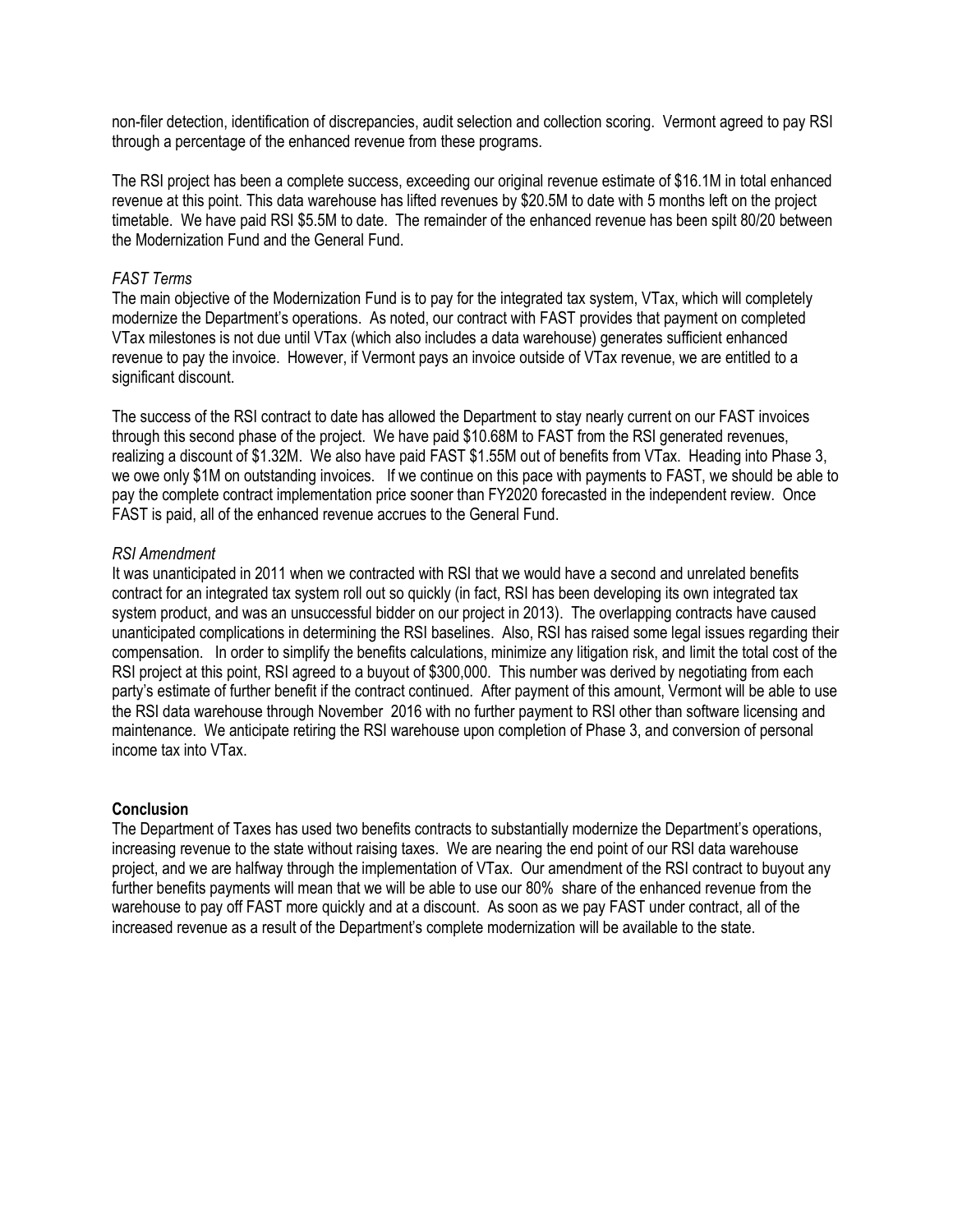High Level Estimate of Benefits

|                              | <b>FY15</b> | <b>FY16</b>                                                   | <b>FY17</b>          |          | <b>FY18</b>          |
|------------------------------|-------------|---------------------------------------------------------------|----------------------|----------|----------------------|
| RSI benefit estimate         |             | $$8,721,680 \ $4,756,284 \ $$                                 | 2,000,000            |          |                      |
| <b>FAST</b> benefit estimate |             | $$750,000$$ \$1,975,000 \$                                    | 2,925,000            | - \$     | 4,137,500            |
| RSI payment                  |             | $$1,278,920 \quad $540,180 \quad $$                           |                      |          |                      |
| <b>Total Benefit</b>         |             | $$8,192,760 \$6,191,104 \$4,925,000 \$$                       |                      |          | 4,137,500            |
| 80% to CMF<br>20% to GF      |             | $$6,554,208$ \$ 4,952,883 \$<br>$$1,638,552 \ $1,238,221 \ $$ | 3,940,000<br>985,000 | - S<br>Ś | 3,310,000<br>827,500 |

Nov. est. in BAA <br>\$ 1,638,552. \$ 1,087,876. <br>\$ 623,002.20 \$ 827,500.00